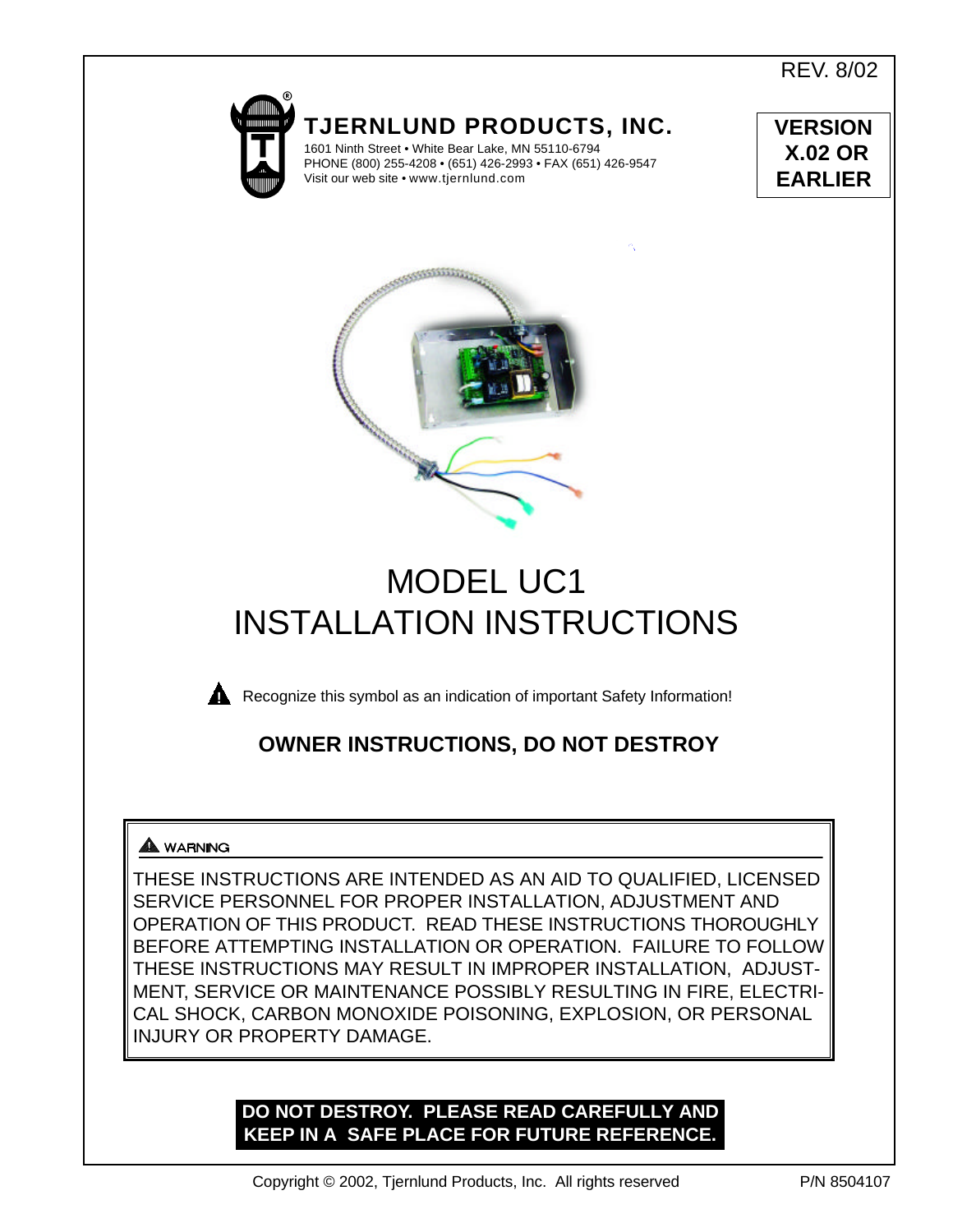Tjernlund Products welcomes your comments and questions. Address all correspondence to:

Customer Service • Tjernlund Products, Inc. • 1601 Ninth Street • White Bear Lake, MN 55110-6794

Call us toll free at 800-255-4208, visit our web site @ www.tjernlund.com or email us at fanmail@tjfans.com.

#### **TABLE OF CONTENTS**

|                          | Page (s) |
|--------------------------|----------|
|                          |          |
|                          |          |
|                          |          |
|                          |          |
|                          |          |
|                          |          |
| <b>Electrical Wiring</b> |          |
|                          |          |
|                          |          |
|                          |          |
|                          |          |
|                          |          |
|                          |          |

#### **DESCRIPTION**

The UC1 is the new standard interlock control for Tjernlund's full line of Power Venters, Draft Inducers and Combustion Air In-Forcers. It can be interlocked with virtually any burner control circuit. Features include: adjustable pre & post purge, LED status / diagnostic indicators, 10 second prover switch delay to avoid burner start up and wind induced short cycling. Interlocks with any 24-120 VAC burner control circuit and also includes "dry" contact actuation option. After each burner cycle the UC1 will continue to operate in post-purge mode to allow the venter to purge the heater and vent of residual flue gases. A factory post-purge time is set at 2 minutes and is adjustable up 16 minutes, see "Pre / Post-purge Settings" on page 3.

#### **GENERAL INFORMATION**

Each UC1 is electrically factory line tested before shipment.

After opening carton, inspect thoroughly for hidden damage. If any damage is found notify freight carrier and your distributor immediately and file a concealed damage claim.

**Throughout the rest of this installation manual Venter will be synonymous with Power Venter, Draft Inducer or In-Forcer.**

#### **INSTALLATION RESTRICTIONS**

- 1. The UC1 Prover Status Check is activated from the factory. When activated the UC1 Universal Control checks across the P1 & P2 safety circuit Fan Prover to verify that the Fan Prover switch is "Open" upon a call for heat and not stuck "Closed". See "Prover Status Check Settings", page 3 for details.
- 2. A Venter post-purge on the UC1 has been factory set at 2 minutes. Confirm that dip switch #5 is in the up or "on" position. Oil fired equipment requires that the post-purge be long enough to eliminate post cycle nozzle drip odor. A longer post-purge may be necessary for longer vent runs or high heat retention, refractory lined combustion chambers. A shorter post-purge may be desired for gas installations. If using the UC1 to control our combustion air In-Forcers a post-purge may not be desired. See "Pre / Post-Purge Settings", page 3 for details.
- 3. The UC1 is intended for indoor installation only. Do not mount the UC1 on a heat source that exceeds  $140^{\circ}F (60^{\circ}C)$ . Examples of improper mounting surfaces include vent pipe, top of heater casing or any place where radiant or convective heat would cause the junction box temperature to exceed  $140^{\circ}F (60^{\circ}C)$ .

#### **CAUTIONS**

#### **WARNING**

The UC1 must be installed by a qualified installer (an individual properly licensed and/or trained) in accordance with all local codes or, in their absence, in accordance with the appropriate National Fire Protection Association #31, #54, #211 and the National Electrical Code.

Failure to install, maintain and/or operate the UC1 in accordance with manufacturer's instructions may result in conditions which can produce bodily injury and property damage.

- 1. The installer must verify that the BTU/hr. input of the appliance does not exceed the recommended input of the any Venter being controlled by the UC1. Refer to the Venter, Inducer or In-Forcer installation instructions for capacities.
- 2. Disconnect power supply from the UC1 and heating equipment when making wiring connections and servicing the UC1. Failure to do so may result in personal injury and/or equipment damage. LED #5 (RED) should be off with power removed.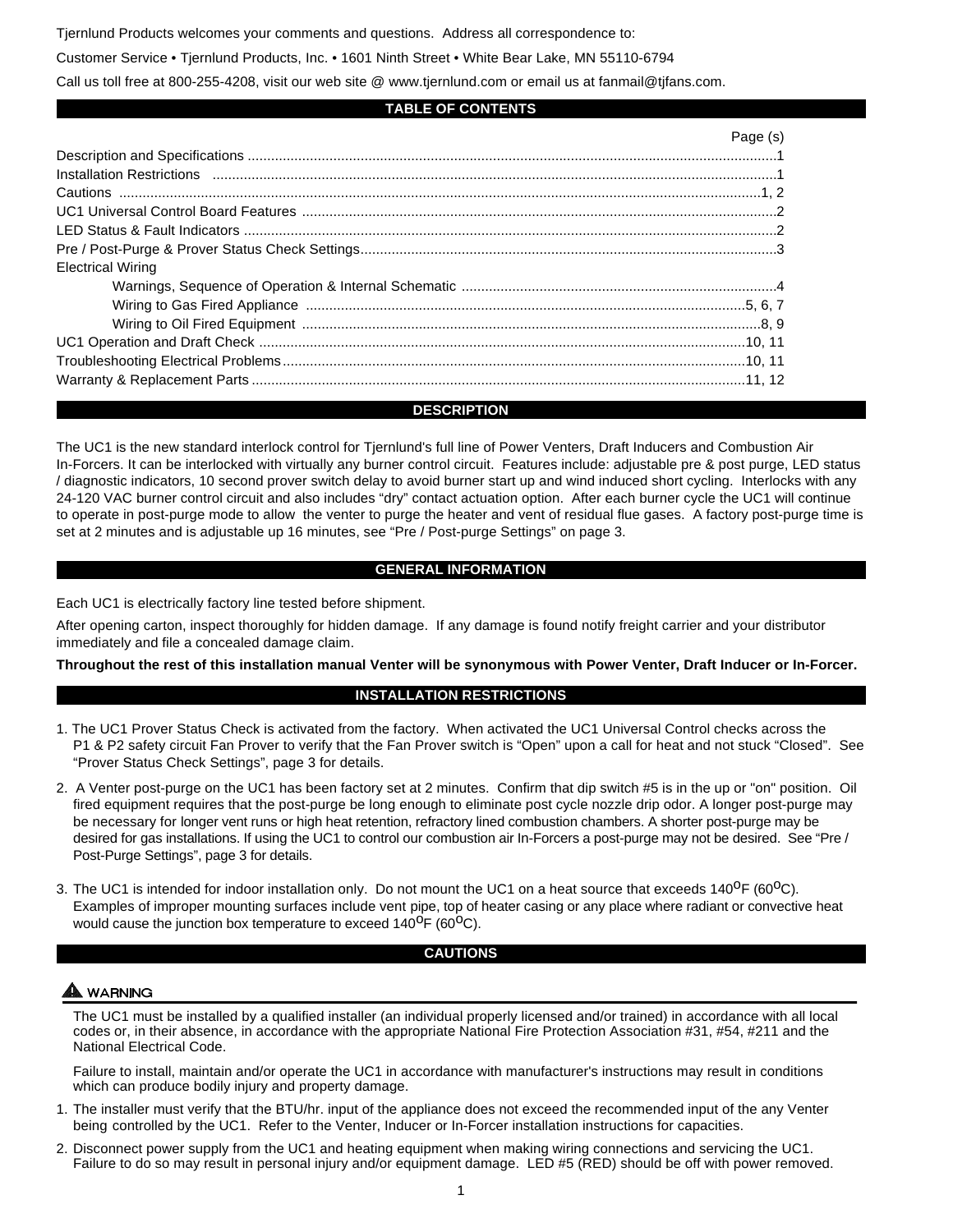- 3. All installation restrictions and instructions in the Venter, Inducer or In-Forcer installation instructions must be adhered to when using the UC1.
- 4. Make certain power source is adequate for the UC1 and Venter requirements. Do not add equipment to a circuit when the total electrical load is unknown.

#### **UC1 UNIVERSAL CONTROL BOARD FEATURES**



- # 1. Power supplied by board. Do not supply power to this area or control damage may result.
- # 2. Do not supply power to the appliance interlock block with the call selector in the "DRY" position. Control damage may result if power is supplied.
- # 3. Circuit protection must be provided by the installer. 16 Amps is the maximum current allowed for this device at terminal L. A 15 Amp circuit breaker is recommended.

#### **LED STATUS & FAULT INDICATORS**

#### **LED INDICATOR LIGHTS**

- LED #1 (Amber) Appliance call for heat.
- LED #2 (Green) Safety circuit through P1 & P2 (Venter Fan Prover) is verified "Open" upon start-up. Burner circuit is energized with contact closure from terminal 3 to 4. Also verifies Venter prover is closed during run cycle.
- LED #3 (Green) Power switched to Venter motor from L to MTR & M.
- LED #4 (Red) Status indicator.
- LED #5 (Red) 115 VAC power supplied to board. Also used as status indicator.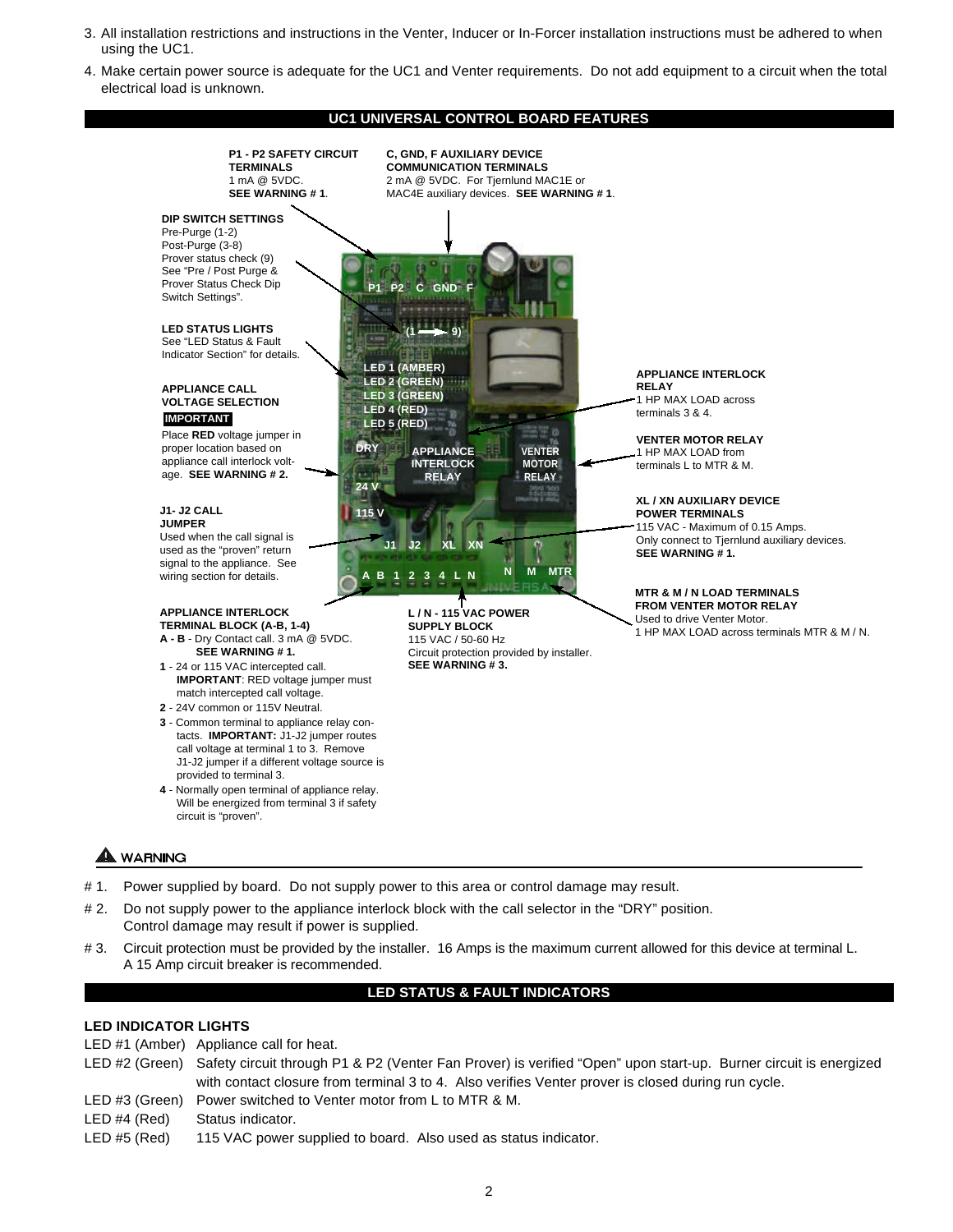#### **LED INDICATOR LIGHT STATUS & FAULTS**

- LED #4 & #5 Flashing Alternately = Prover start up fault. Venter Prover contacts "Closed" across P1 & P2 upon appliance call before Venter is turned on. Prover status check **must** be activated, see page 3.
- 
- LED #4 & #5 Flashing in Unison = Fan Prover circuit is "Open" longer than 60 seconds on start-up or 10 seconds during run cycle. Venter Prover contacts are not staying "Closed" across P1 & P2 safety circuit.

LED #4 Flashing & #5 on Continuous = System in Pre-Purge. (Pre-Purge options 0, 15, 30, 60 seconds) LED #5 Flashing & #4 on Continuous = System in Post-Purge. (Post-Purge options 0, 30 seconds or 1, 2, 4, 8, 16 minutes)

### **IMPORTANT:** To reset faults, verify fault by checking the LEDs and then remove call for heat.

#### **PRE / POST PURGE AND PROVER STATUS CHECK DIP SWITCH SETTINGS**

#### A WARNING

Remove power to Venter and heating equipment when installing, servicing or changing dip switch settings. Failure to do so may result in personal injury and/or equipment damage. LED #5 (RED) should not be on if 115 VAC supply power is removed from the control.

#### **Pre-purge**

Used for a Venter with longer vent runs to get draft fully established throughout the vent system prior to burner ignition. Also beneficial for negative pressure prone environments. **IMPORTANT:** Pre-purge settings must be shorter than primary control lockout time unless wired prior to primary control (i.e. aquastat / thermostat).

#### **Post-purge**

A Venter post-purge has been factory set at 2 minutes. Confirm that dip switch #5 is in the up or "on" position. Oil fired equipment requires that the post-purge be long enough to eliminate post cycle nozzle drip odor. A longer post-purge may be necessary for longer vent runs or high heat retention, refractory lined combustion chambers. A shorter post-purge may be desired for gas installations or when using the UC1 to control a combustion air In-Forcer.



#### **P1 & P2 FAN PROVER SAFETY CIRCUIT "OPEN" UPON APPLIANCE CALL**

Prover Status Check Activated

9

IП

The Prover Status Check is activated from the factory. When activated the UC1 Universal Control checks across P1 & P2 safety circuit (Fan Prover) to verify that the Fan Prover switch is "Open" upon a call for heat and not stuck "Closed". **IMPORTANT: This must always be in the down "Activated" position when side wall venting.** When using the PS1505 Fan Prover in conjunction with a draft inducer on a vertical termination stack, "natural draft" may be sufficient to keep Prover contacts closed prior to a call for heat by an interlocked appliance. This is the only condition where this safety feature should be deactivated. Push up or "ON" to deactivate.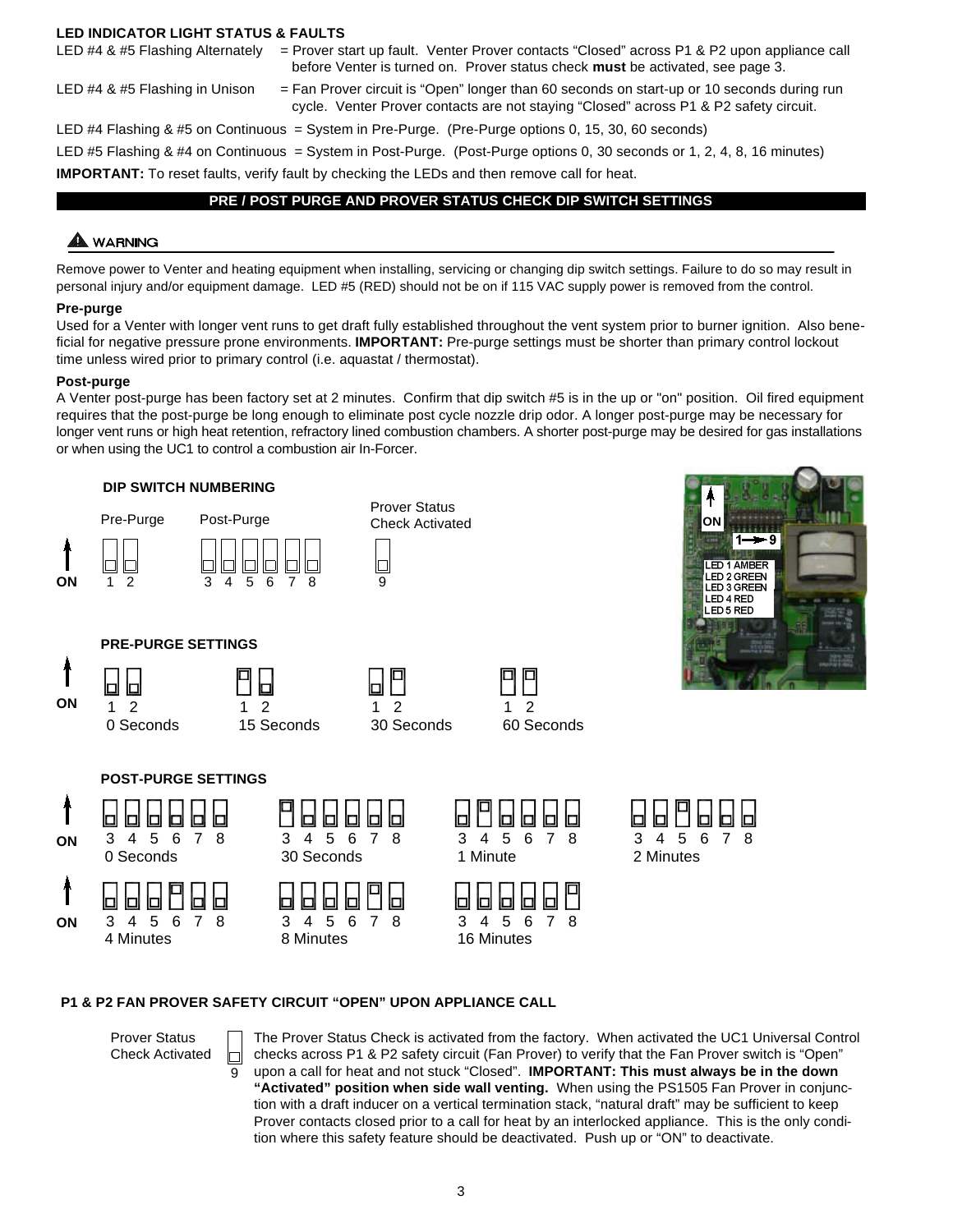#### **UC1 INSTALLATION**

Do not mount the UC1 junction box on a heat source that exceeds 140<sup>o</sup>F (60<sup>o</sup>C). Examples of improper mounting surfaces include vent pipe, top of heater casing or any place where radiant or convective heat would cause the junction box temperature to exceed 140<sup>o</sup>F.

The UC1 is intended for indoor installation only.

Using the key hole slots on the back of the UC1 junction box as a template, mark 4 holes on the mounting surface, drill pilot holes if necessary, and secure junction box using provided screws.

The UC1 has a 2 foot whip that contains a ground lead and the leads to power the Venter motor and connect to the Fan Prover. If it is desirable to mount the UC1 more than 2 feet from the Fan Proving Switch an additional electrical junction box and appropriate length of conduit will be necessary. Any added wire should be 14 gage and a pig tail should be added to each ground wire connection so that each electrical junction box is grounded. See diagram below for a typical UC1, Fan Prover and Venter installation.

#### **TYPICAL UC1, FAN PROVER AND VENTER INSTALLATION**



#### **ELECTRICAL SPECIFICATIONS**

| <b>POWER</b><br><b>REQUIREMENTS</b>                      | <b>T-BLOCK</b><br>L/N                  | 120 VAC ±10 %, 50/60 Hz<br>CIRCUIT PROTECTION PROVIDED BY INSTALLER                                                                                                  |
|----------------------------------------------------------|----------------------------------------|----------------------------------------------------------------------------------------------------------------------------------------------------------------------|
| ADD VENTER MOTOR<br>LOAD PLUS 1/2 AMP<br>FOR UC1 LOAD    | XL / XN                                | 150 mA MAX @ 120 VAC, 50/60 Hz<br>CAN ONLY BE CONNECTED TO TJERNLUND-SPECIFIED AUXILIARY DEVICE                                                                      |
|                                                          | <b>UC1 CONTROL</b>                     | DURING OPERATION THE CONTROL USES 50 mA MAX @ 120 VAC                                                                                                                |
|                                                          | M & MTR<br>(RELAY K2)                  | MOTOR - 1 H.P. MAX. @ 120 VAC, 50/60 Hz<br>GENERAL PURPOSE - 15A @ 120 VAC, 50/60 Hz                                                                                 |
| <b>EXTERNAL</b><br>POWER SWITCHING<br><b>CAPACITY</b>    | <b>T-BLOCK</b><br>3 TO 4<br>(RELAY K1) | MOTOR - 1 H.P. MAX. @ 120 VAC, 50/60 Hz<br>GENERAL PURPOSE - 15A @ 120 VAC, 50/60 Hz<br>RESISTIVE - 10A @ 28 VDC PILOT DUTY - 470 VA                                 |
| <b>EXTERNAL</b><br><b>CALL TRIGGER</b><br><b>METHODS</b> | <b>T-BLOCK</b><br>A/B<br>$-OR-$        | USER-PROVIDED CONTACT CLOSURE FROM A TO B. SIZE CONTACT CLOSURE TO HANDLE<br>3 mA @ 5 VDC. MOVE RED VOLTAGE JUMPER TO "DRY" LOCATION. DO NOT SUPPLY POWER.           |
|                                                          | 24 <sub>V</sub><br>1/2<br>$-OR$ $-$    | USER-PROVIDED 24 VAC AT TERMINALS 1 & 2. $1 =$ CALL HOT, $2 =$ COMMON. CONTROL<br>REQUIRES 5 mA @ 24 VAC TO TRIGGER. MOVE RED VOLTAGE JUMPER TO "24V" LOCATION.      |
|                                                          | 115V<br>1/2                            | USER-PROVIDED 115 VAC AT TERMINALS 1 & 2. 1 = CALL LINE, 2 = NEUTRAL. CONTROL<br>REQUIRES 1 mA @ 115 VAC TO TRIGGER. MOVE RED VOLTAGE JUMPER TO "115V" LOCATION.     |
| J1/J2<br><b>JUMPER</b>                                   | J1/J2                                  | USED TO JUMP CALL HOT (24 VAC) OR CALL LINE (115 VAC) FROM TERMINAL 1 TO TERMINAL 3.<br>REMOVE J1-J2 JUMPER IF A DIFFERENT VOLTAGE SOURCE IS PROVIDED TO TERMINAL 3. |
| <b>SAFETY</b><br><b>CIRCUIT</b>                          | P1/P2                                  | CONNECTED TO FAN PROVER.<br>1 mA @ 5 VDC. DO NOT SUPPLY POWER HERE.                                                                                                  |

D/N 9183006H

### A WARNING

All wiring from the UC1 to the appliance must be appropriate Class 1 wiring as follows: installed in rigid metal conduit, intermediate metal conduit, rigid non-metallic conduit, electrical metallic tubing, Type MI Cable, Type MC Cable, or be otherwise suitably protected from physical damage.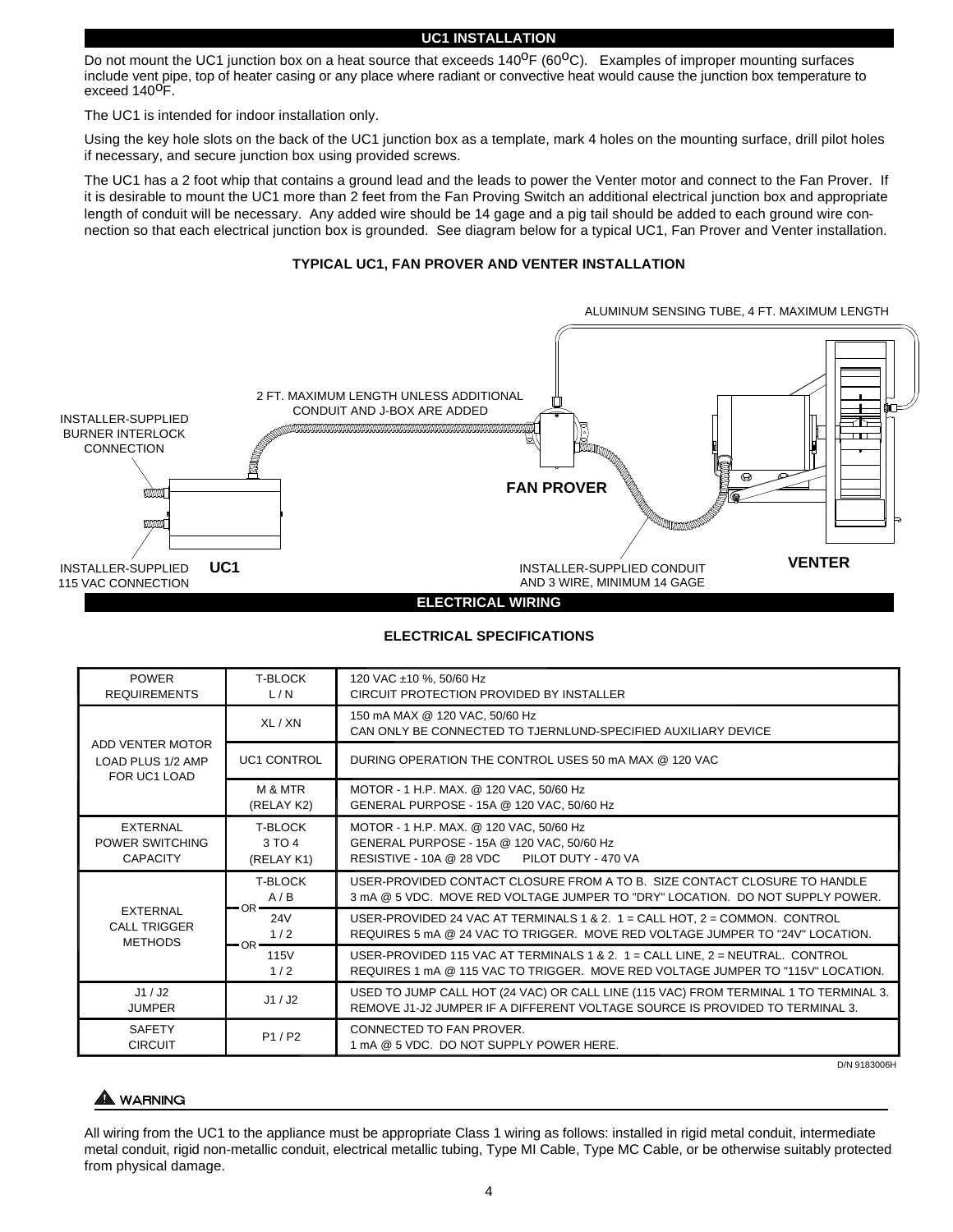#### **SEQUENCE OF OPERATION WITH UC1 UNIVERSAL CONTROL:**

Control signal from thermostat, aquastat, primary control or gas valve is intercepted and routed to terminal "1" on UC1 terminal strip. When terminal "1" is energized with either 24 VAC or 120 VAC, the Venter motor is energized. After draft is established, the Fan Proving Switch closes within 5 to 10 seconds energizing terminal "4", which completes the circuit allowing burner to fire. **NOTE:** If a Venter pre-purge is selected, the burner will not fire until the pre-purge time is finished. The Venter will continue to run after the burner has finished firing for the set post-purge time cycle. The UC1 is set for a 2 minute post-purge time period from the factory. See "Pre / Post-Purge Settings" on page 3 for details.

**The "1" input terminal on the UC1 can accept either a 24 VAC or 120 VAC control signal. IMPORTANT:** The RED jumper must be positioned based on appliance interlock voltage. For most furnace applications it may be easier to interlock with the 24 VAC thermostat circuit. For most boiler applications it may be easiest to interlock with the 120 VAC aquastat or primary control circuit to the burner motor. Choose the interlock method that best fits your application. If using the "DRY" contact activation method, use terminals A & B on UC1 control and position the RED voltage jumper tab in the "DRY" position. See millivolt appliance interlock diagram for further information.

The steps listed under each diagram are intended as a supplement to the diagram. Wiring colors or designations may vary by manufacturer. If you are unable to wire the UC1 as outlined in these instructions, call Tjernlund's Customer Service Department toll free at 1-800-255-4208 for assistance.

**IMPORTANT:** To reset faults, verify fault by checking the LEDs and then remove call for heat.

#### **UC1 UNIVERSAL CONTROL WIRING SCHEMATIC**

The Ground lead, Venter motor and Fan Prover leads are factory connected to the UC1 circuit board. Venter Ground, motor and Fan Prover wiring connections are made at the free end of the 2 foot whip.



**WARNING:** Disconnect power supply from the UC1 and heating equipment when making wiring connections and servicing the Venter. Failure to do so may result in personal injury and/or equipment damage. LED #5 (RED) should be off with power removed.

#### **VENTER GROUND, MOTOR AND PROVER SAFETY CIRCUIT CONNECTIONS**

#### **VENTER PROVER CONNECTIONS**

Blue and Yellow leads from UC1whip (P1 and P2) safety circuit must be connected to a Fan Prover switch. Leads are not polarity sensitive.

#### **VENTER MOTOR CONNECTIONS**

Connect Black and White motor leads from UC1 whip to Venter motor leads. Venter motor must not exceed 1 h.p. Make sure venter motor is wired for proper rotation. Consult motor nameplate for rotation.

#### **VENTER GROUND CONNECTION**

Connect Green ground lead from UC1 whip to Fan Prover ground screw along with ground from Venter motor.

#### **MULTIPLE APPLIANCE INTERLOCKS**

To interlock with one additional 24/115 VAC heater add the MAC1E. It is a stripped down auxiliary board version of the UC1 and is powered by and communicates with the UC1 through a factory wired whip.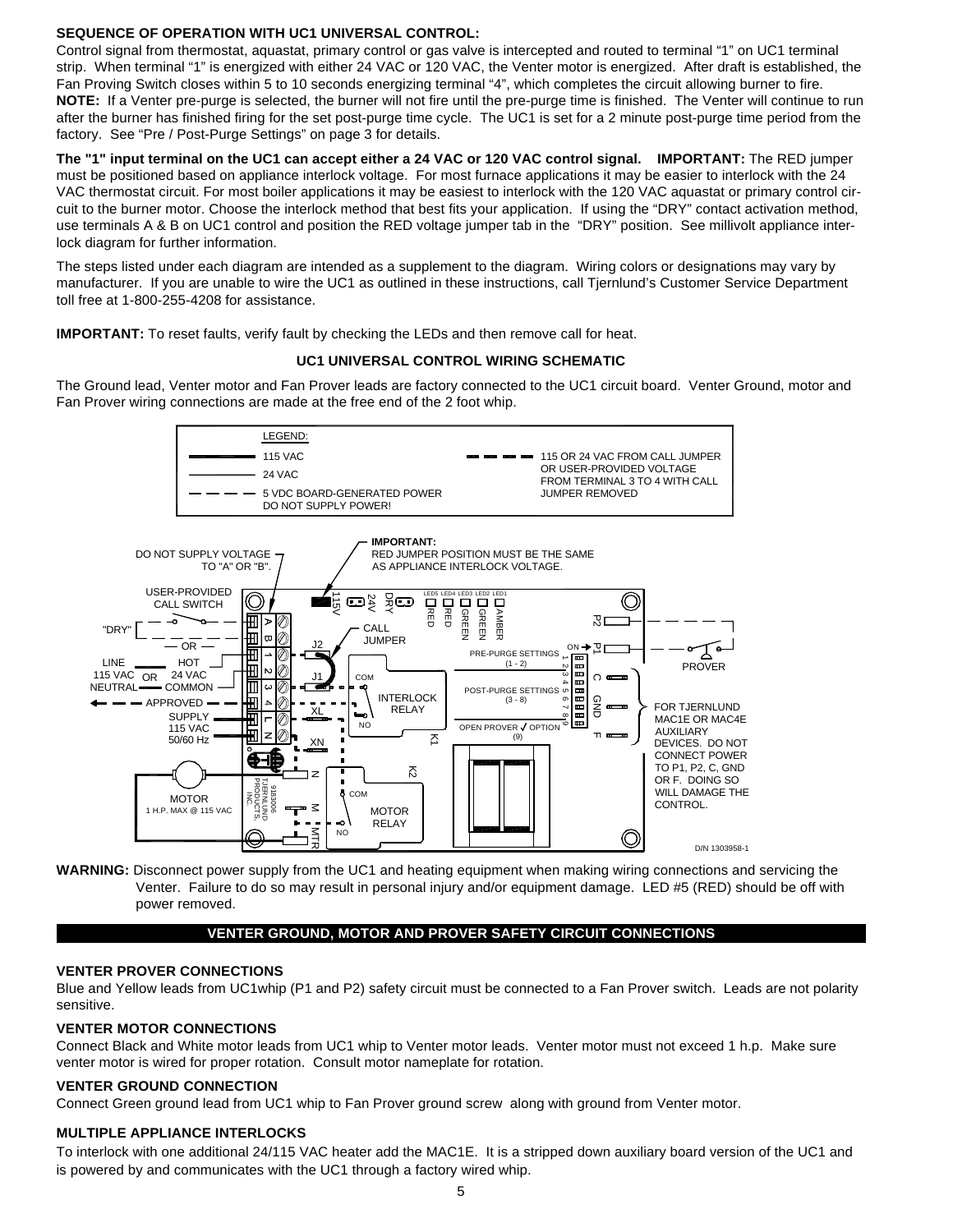To interlock more than two 24/115 VAC heaters, add the MAC4E for a total of up to 5 heaters. It is powered by and communicates with the UC1 through a factory wired whip.

To interlock a millivolt water heater and a 24/115 VAC furnace or boiler, add the WHKE and MAC1E.

#### **MILLIVOLT INSTALLATIONS**

Each millivolt appliance interlocked with the UC1 must have its own WHKE kit installed. The WHKE Gas Pressure Switch actuates the Venter through the A - B Dry contacts. The Linear Limit switch disables the heater in the event of a venting malfunction. **IMPORTANT**: Each millivolt appliance interlocked with the UC1 must have its own Linear Limit spill switch.

#### **UC1 UNIVERSAL CONTROL CONNECTED WITH A 24 VAC ELECTRONIC IGNITION MODULE**



- 1. Remove the wire on MV at gas valve and connect it on #1 on UC1 terminal block.
- 2. Connect #2 on UC1 terminal block to MV/PV.
- 3. Connect #4 on UC1 terminal block to MV on gas valve.
- 4. Make sure RED voltage jumper on UC1 is on 24V.
- 5. Connect 115 VAC supply voltage to L & N terminals on UC1. Crimp Ground wire to grounding spade terminal in UC1. Important: Installer must supply overload and disconnect protection.
- 6. If not previously completed, connect ground from UC1 whip to Venter ground. Connect Black and White leads from UC1 whip to Venter motor leads. Connect Blue and Yellow leads from UC1 whip to Fan Prover switch. Prover Leads are not polarity sensitive.

#### **UC1 UNIVERSAL CONTROL CONNECTED WITH A SINGLE ZONE 24 VAC THERMOSTAT**



- 1. Connect W from t-stat to #1 on terminal block of UC1.
- 2. Connect #2 on UC1 terminal block to C on internal control terminal strip of furnace/boiler.
- 3. Connect #4 on UC1 terminal block to W on internal control terminal strip of furnace/boiler.
- 4. Make sure RED voltage jumper on UC1 is on 24V.
- 5. Connect 115 VAC supply voltage to L & N terminals on UC1. Crimp Ground wire to grounding spade terminal in UC1. Important: Installer must supply overload and disconnect protection.
- 6. If not previously completed, connect ground from UC1 whip to Venter ground. Connect Black and White leads from UC1 whip to Venter motor leads. Connect Blue and Yellow leads from UC1 whip to Fan Prover switch. Prover Leads are not polarity sensitive.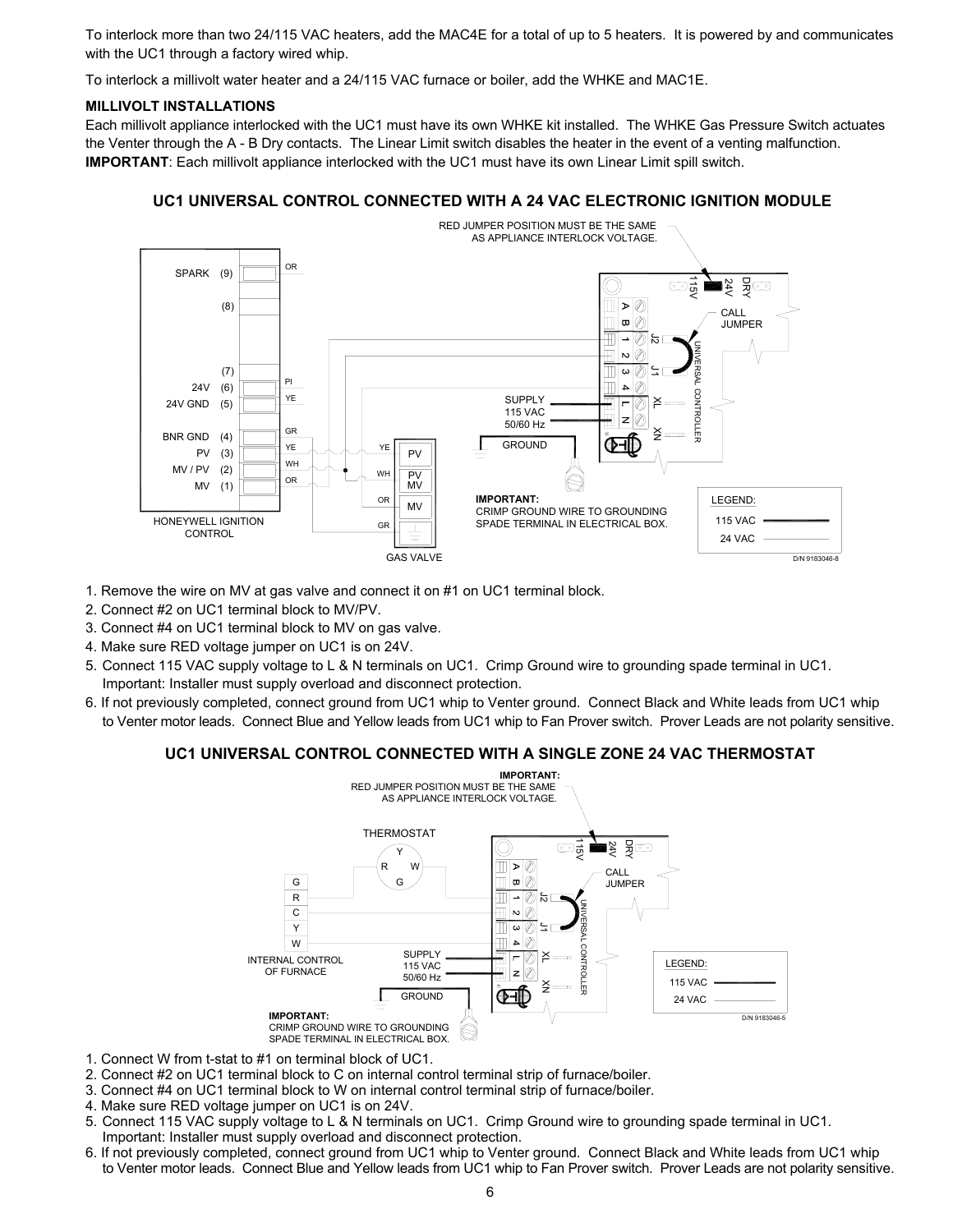#### **UC1 UNIVERSAL CONTROL CONNECTED WITH A 24 OR 115 VAC STANDING PILOT**



- 1. Remove the wire on TH or HOT of gas valve and connect it on #1 on UC1 terminal block.
- 2. Connect #2 on UC1 terminal block to TR or Common.
- 3. Connect #4 on UC1 terminal block to TH or HOT on gas valve.
- 4. Make sure RED voltage jumper on UC1 is on 24V or 115V depending on control voltage.
- 5. Connect 115 VAC supply voltage to L & N terminals on UC1. Crimp Ground wire to grounding spade terminal in UC1. Important: Installer must supply overload and disconnect protection.
- 6. If not previously completed, connect ground from UC1 whip to Venter ground. Connect Black and White leads from UC1 whip to Venter motor leads. Connect Blue and Yellow leads from UC1 whip to Fan Prover switch. Prover Leads are not polarity sensitive.



#### **UC1 UNIVERSAL CONTROL AND WHKE INTERLOCK KIT CONNECTED WITH A MILLIVOLT APPLIANCE**

**IMPORTANT:**

ELECTRICAL BOX. CRIMP GROUND WIRE TO GROUNDING SPADE TERMINAL IN

SAFETY CIRCUIT ACROSS P1 & P2 OF UC1 IS NOT UTILIZED WITH HEATING EQUIPMENT AS SHOWN. IN THIS APPLICATION. SPILL SWITCH MUST BE INTERLOCKED 30 MILLIVOLT WATER HEATERS REQUIRE USE OF THE ON 750 MILLIVOLT (POWER PILE) WATER HEATERS WIRE LINEAR LIMIT SPILL SWITCH IN SERIES WITH HIGH LIMIT 950-0470 THERMOCOUPLE JUNCTION ADAPTER.

(ECO) OF WATER HEATER. LINEAR LIMIT SPILL SWITCH, 950-0470 JUNCTION ADAPTER AND GAS PRESSURE SWITCH ARE INCLUDED WITH WHKE KIT.

Each millivolt appliance interlocked with the UC1 must have its own WHKE kit installed. The WHKE Gas Pressure Switch actuates the Venter through the A - B Dry contacts. The Linear Limit switch disables the heater in the event of a venting malfunction. **IMPORTANT**: Each millivolt appliance interlocked with the UC1 must have its own Linear Limit spill switch.

- 1. Wire WHKE Gas Pressure Switch in series with A and B terminal on UC1. Do not supply voltage to A and B terminals.
- 2. Wire WHKE Linear Limit in series with thermocouple junction adapter or high limit ECO of water heater.
- 3. Make sure RED voltage jumper on UC1 is in the DRY position.
- 4. Connect 115 VAC supply voltage to L & N terminals on UC1. Crimp Ground wire to grounding spade terminal in UC1. Important: Installer must supply overload and disconnect protection.
- 5. If not previously completed, connect ground from UC1 whip to Venter ground. Connect Black and White leads from UC1 whip to Venter motor leads. Connect Blue and Yellow leads from UC1 whip to Fan Prover switch. Prover Leads are not polarity sensitive. If using a Draft Inducer and only venting millivolt appliances the PS1505 Fan Proving Switch is not necessary, see WHKE instructions for complete details.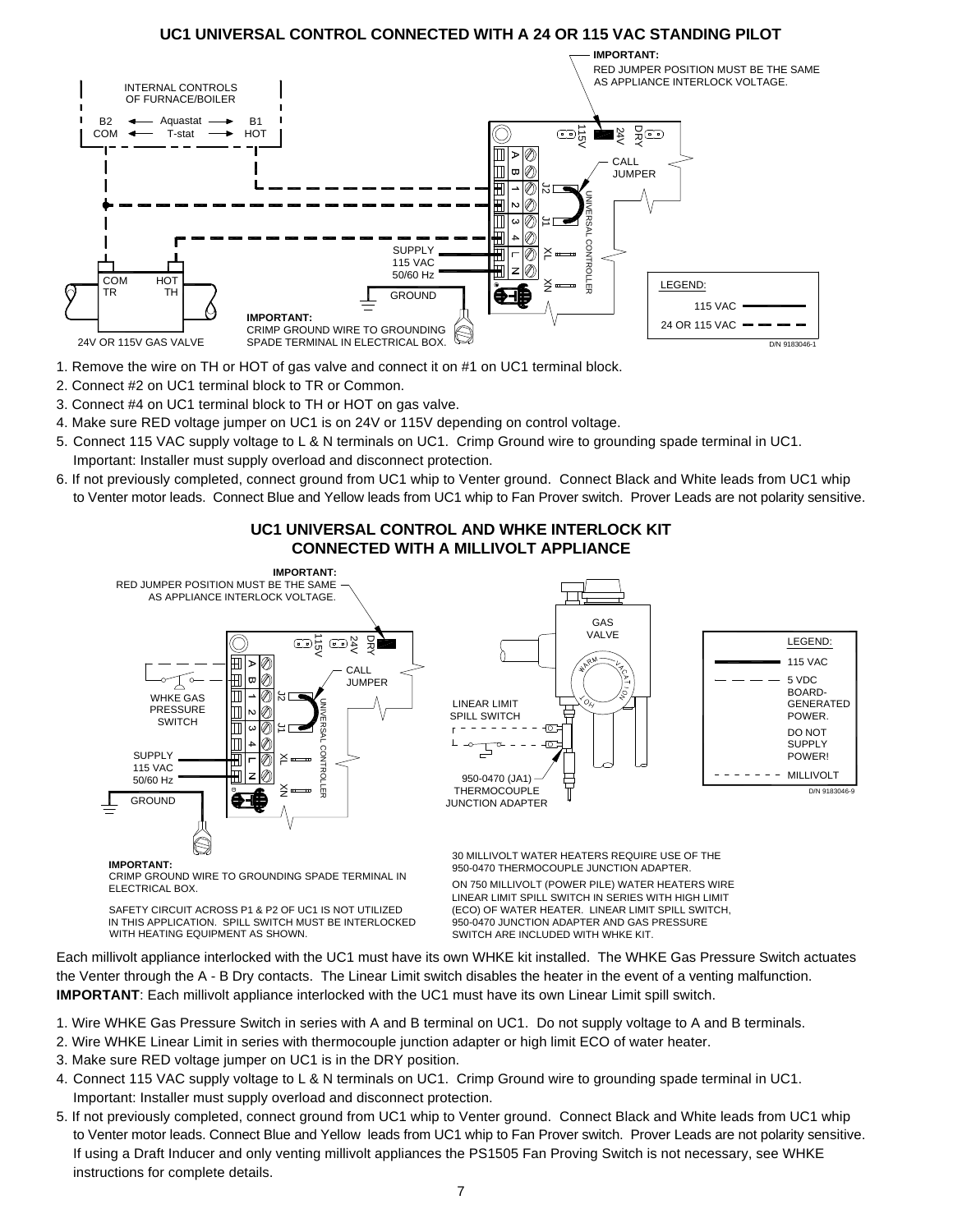#### **UC1 UNIVERSAL CONTROL CONNECTED TO A GAS OR OIL BURNER WITH AN AQUASTAT**



- 1. Disconnect B1 from L1 of oil burner primary control, burner relay or hot of gas valve and reconnect to #1 on UC1 terminal block.
- 2. Connect #2 on UC1 terminal block to B2 or N.
- 3. Connect #4 on UC1 terminal block to the L1 on line voltage oil burner primary control, burner relay or gas valve.
- 4. Make sure RED voltage jumper on UC1 is on 115V.
- 5. Connect 115 VAC supply voltage to L & N terminals on UC1. Crimp Ground wire to grounding spade terminal in UC1. Important: Installer must supply overload and disconnect protection.
- 6. If not previously completed, connect ground from UC1 whip to Venter ground. Connect Black and White leads from UC1 whip to Venter motor leads. Connect Blue and Yellow leads from UC1 whip to Fan Prover switch. Prover Leads are not polarity sensitive.

**NOTE:** If burner primary control goes out on lockout, the Venter will continue to run as long as a call for heat is present.

#### **UC1 UNIVERSAL CONTROL CONNECTED TO A HONEYWELL R7184 SERIES OR EQUIVALENT PRIMARY CONTROL WITH A LINE VOLTAGE THERMOSTAT OR AQUASTAT**



- 1. Disconnect burner motor wire off the R7184.
- 2. Connect burner motor terminal of R7184 to #1 on UC1 terminal block.
- 3. Connect #2 on UC1 terminal block to L2 or N.
- 4. Connect #4 on UC1 terminal block to burner motor wire removed from R7184.
- 5. Make sure RED voltage jumper on UC1 is on 115V.
- 6. Connect 115 VAC supply voltage to L & N terminals on UC1. Crimp Ground wire to grounding spade terminal in UC1. Important: Installer must supply overload and disconnect protection.
- 7. If not previously completed, connect ground from UC1 whip to Venter ground. Connect Black and White leads from UC1 whip to Venter motor leads. Connect Blue and Yellow leads from UC1 whip to Fan Prover switch. Prover Leads are not polarity sensitive.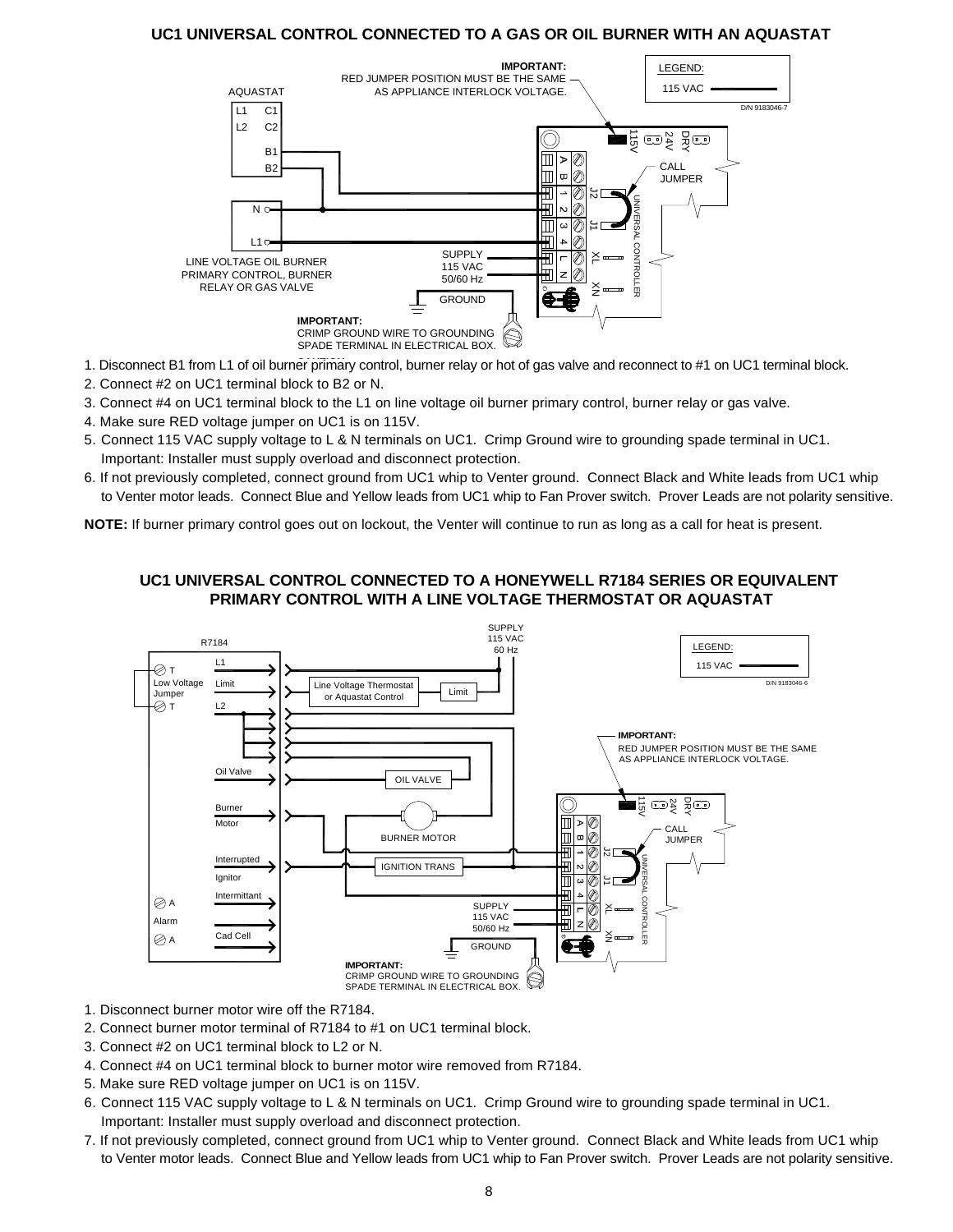#### **UC1 UNIVERSAL CONTROL CONNECTED WITH A CARLIN 40200, 42230, 48245, 50200, 60200 SERIES OR EQUIVALENT AND A LINE VOLTAGE THERMOSTAT OR AQUASTAT**



- 1. Disconnect burner motor wire off the Orange on Carlin.
- 2. Connect burner motor terminal Orange of Carlin to #1 on UC1 terminal block.
- 3. Connect #2 on UC1 terminal block to L2 or N
- 4. Connect #4 on UC1 terminal block to burner motor wire removed from Orange of Carlin.
- 5. Make sure RED voltage jumper on UC1 is on 115V.
- 6. Connect 115 VAC supply voltage to L & N terminals on UC1. Crimp Ground wire to grounding spade terminal in UC1. Important: Installer must supply overload and disconnect protection.
- 7. If not previously completed, connect ground from UC1 whip to Venter ground. Connect Black and White leads from UC1 whip to Venter motor leads. Connect Blue and Yellow leads from UC1 whip to Fan Prover switch. Prover Leads are not polarity sensitive.

#### **UC1 UNIVERSAL CONTROL CONNECTED TO A HONEYWELL R8184 SERIES OR EQUIVALENT PRIMARY CONTROL**



- 1. Separate the Black burner motor wire from the Orange wire of R8184 Primary Control.
- NOTE: Do not separate the ignition transformer wire from the Orange.
- 2. Connect Orange wire of R8184 to #1 on UC1 terminal block.
- 3. Connect #2 on UC1 terminal block to White on R8184.
- 4. Connect Black of burner motor to #4 on UC1 terminal block.
- 5. Make sure RED voltage jumper on UC1 is on 115V.
- 6. Connect 115 VAC supply voltage to L & N terminals on UC1. Crimp Ground wire to grounding spade terminal in UC1. Important: Installer must supply overload and disconnect protection.
- 7. If not previously completed, connect ground from UC1 whip to Venter ground. Connect Black and White leads from UC1 whip to Venter motor leads. Connect Blue and Yellow leads from UC1 whip to Fan Prover switch. Prover Leads are not polarity sensitive.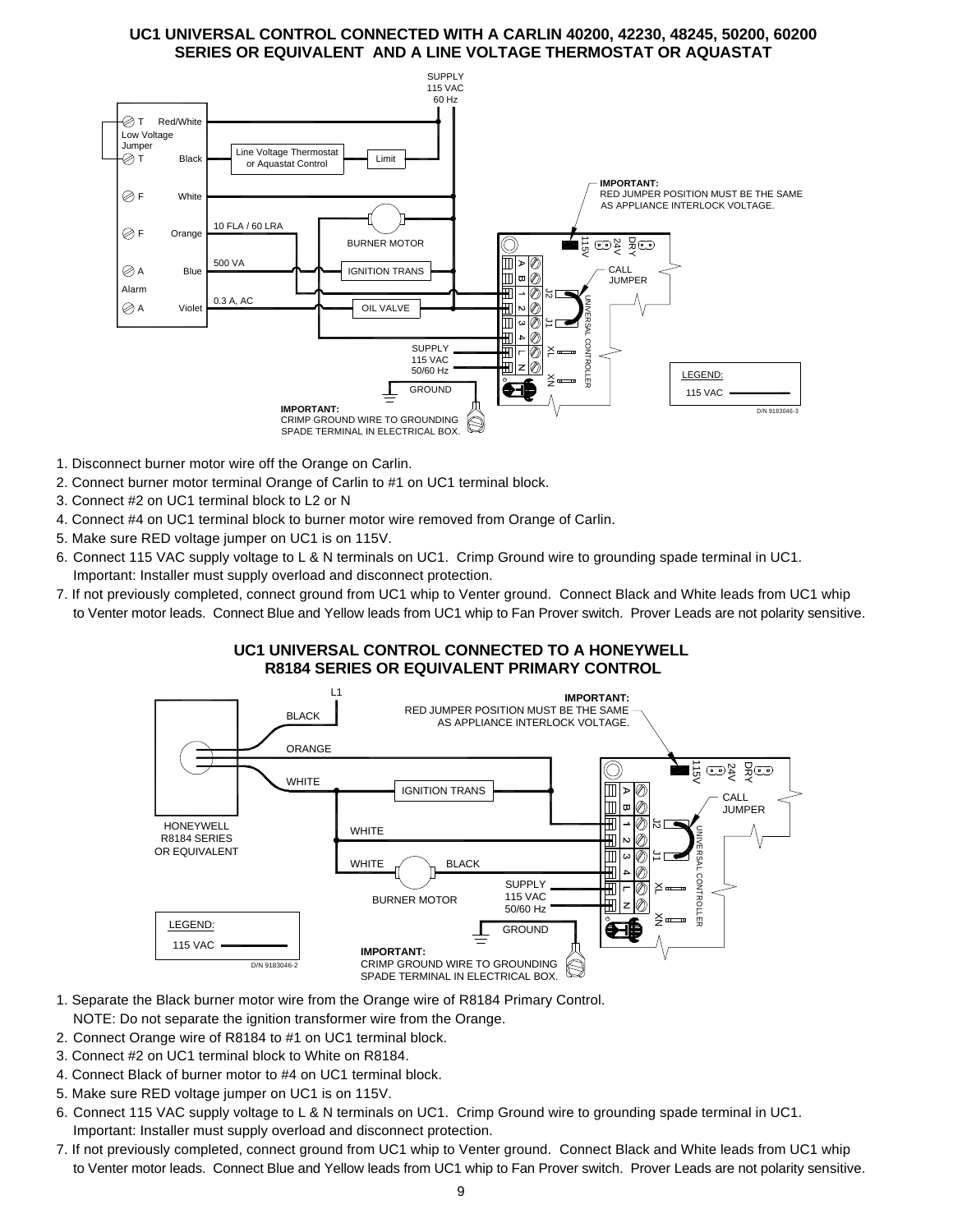#### **UC1 UNIVERSAL CONTROL CONNECTED WITH A HONEYWELL R8184 SERIES OR EQUIVALENT PRIMARY CONTROL AND A BURNER MOTOR POST-PURGE**



- 1. Separate the burner motor wire and ignition transformer from the Orange wire of R8184.
- 2. Connect the Orange of R8184 to #1 on UC1 terminal block.
- 3. Connect #2 on UC1 terminal block to White on R8184 or N.
- 4. Connect the HOT wire of oil solenoid valve to #4 on UC1 terminal block and neutral wire to White or N.
- 5. Connect burner motor and ignition transformer HOT wires to M terminal on UC1 and neutrals to White or N.
- 6. Make sure RED voltage jumper on UC1 is on 115V.
- 7. Connect 115 VAC supply voltage to L & N terminals on UC1. Crimp Ground wire to grounding spade terminal in UC1. Important: Installer must supply overload and disconnect protection.
- 8. If not previously completed, connect ground from UC1 whip to Venter ground. Connect Black and White leads from UC1 whip to Venter motor leads. Connect Blue and Yellow leads from UC1 whip to Fan Prover switch. Prover Leads are not polarity sensitive.

#### **UC1 UNIVERSAL CONTROL OPERATIONAL CHECK**

- 1. Confirm power is supplied to the Control. LED #5 (RED) should be on.
- 2. Activate the UC1 by initiating an appliance call for heat. LED #1 (AMBER) should be on.
- 3. The motor relay will close and activate the Venter motor. LED #3 (GREEN) should be on.
- 4. If the safety circuit across P1 & P2 (Venter Prover) is closed, indicating an approved condition, the appliance interlock relay will close making terminal #3 closed to terminal #4. LED #2 (GREEN) should be on.
- 5. Remove power to the UC1 and any interlocked appliances. The LED #5 (RED) or any LED's should not be on. Test the safety circuit by removing the Blue or Yellow Lead from Fan Proving Switch. Do not let the opened LEAD touch a ground or damage may occur to the control when power is Reestablished. Reestablish power to the UC1 and interlocked appliances and initiate an appliance call for heat. After 60 seconds a Prover Start Up fault should arise with LED #4 (RED) and LED #5 (RED) flashing in unison.
- 6. Remove appliance call for heat and power to the UC1 and any interlocked appliances. The LED #5 (RED) or any LED's should not be on. Reconnect Blue or Yellow Fan Prover lead to Fan Proving Switch terminal removed from in step 5.



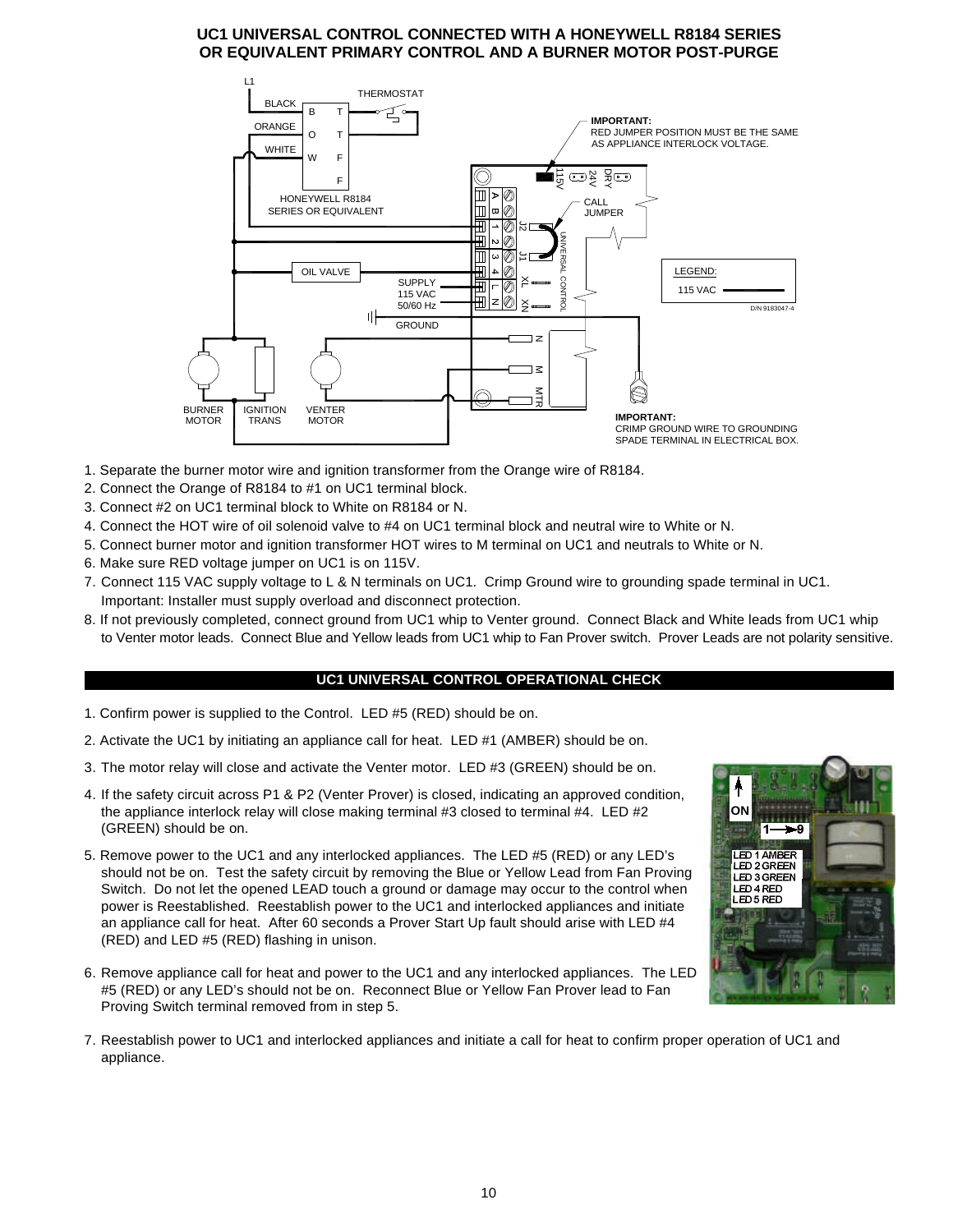### **WARNING**

The installer must perform Draft Check, Safety Interlock and Combustion Air Test as outlined in the Venter installation manual. If Venter installation manual is not present use the following procedure below.

The Fan Proving Switch is designed to disable the appliance gas valve or burner motor upon Venter failure only! It is not designed and cannot replace, regular vent system inspection, appliance servicing and combustion testing.

- 1. Close all doors and windows of the building. If the appliance is installed in a utility room or closet, close the entrance door to this room. Close fireplace dampers.
- 2. Turn on clothes dryer and all exhaust fans such as range hoods, bathroom exhausts and whole house fans to maximum speeds. Do not operate a fan used strictly for Summer exhausting.
- 3. Following the appliance manufacturer's instructions, place the appliance in operation, set thermostat for continuous operation.



4. Verify that Venter operates first, prior to burner ignition. Watch to make sure burner lights off properly.

#### **GAS**

After allowing appliance(s) to operate for 15 minutes, follow the appliance manufacturers instructions to verify that the recommended draft is present. In general, most gas appliances will operate safely with flue outlet draft levels from -0.02 to -0.05" W.C.. If the draft is excessive, make necessary adjustments to the barometric control and/or follow the, "Venter Air Flow Damper Adjustment" procedure outlined in Venter installation manual. As a cross check, a candle or match can be held adjacent to the draft hood or barometric control to verify flame/smoke is being drawn into, and not rolling out of edge of the relief opening, (See Diagram above). If exhaust gases are escaping from the relief opening of the draft hood or barometric control, the equipment should not be operated until proper adjustments or repairs are made to provide adequate draft levels.

#### **OIL**

After allowing equipment to operate for 15 minutes, make necessary adjustments to the primary air intake and barometric draft control to comply with the manufacturer recommended over-fire draft and CO2 requirements of the burner. In most cases, the over-fire draft should be in a range of -.02" to -.04" W.C. If adjustments to the primary air intake and barometric draft control do not provide the required over-fire draft, the Venter draft adjustment must be repositioned accordingly. Measure over-fire draft and CO2 after repositioning Venter draft adjustment. Follow the "Venter Air Flow Damper Adjustment" procedure outlined in Venter installation manual.

5. Next, turn on all other fuel-burning appliances within the same room so they will operate at their full input. Repeat Step 3 above, checking the draft on each appliance.

#### **TROUBLESHOOTING ELECTRICAL PROBLEMS**

### A WARNING

The following guide is intended to be used if a problem occurs during the use of the Venter and UC1. It may be necessary to measure voltage during troubleshooting. **Extreme caution must be exercised to prevent injury.** If you are unable to determine the defective part with the use of this guide, call your Tjernlund distributor or Tjernlund Products direct at 1-800-255-4208 for further assistance.

**IMPORTANT:** To reset faults, verify fault by checking the LEDs and then remove call for heat.

#### **LED INDICATOR LIGHTS**

#### **LED STATUS & FAULT INDICATORS**

| LED INDIGATOR LIGHTS             |                                                                                                                                                                                                                                       |
|----------------------------------|---------------------------------------------------------------------------------------------------------------------------------------------------------------------------------------------------------------------------------------|
|                                  | LED #1 (Amber) Appliance call for heat.                                                                                                                                                                                               |
|                                  | LED #2 (Green) Safety circuit through P1 & P2 (Venter Fan Prover) is verified "Open" upon start-up. Burner circuit is energized<br>with contact closure from terminal 3 to 4. Also verifies Venter prover is closed during run cycle. |
| LED#3 (Green)                    | Power switched to Venter motor from L to MTR & M.                                                                                                                                                                                     |
| LED #4 (Red)                     | Status indicator.                                                                                                                                                                                                                     |
| LED #5 (Red)                     | 115 VAC power supplied to board. Also used as status indicator.                                                                                                                                                                       |
|                                  | <b>LED INDICATOR LIGHT STATUS &amp; FAULTS</b>                                                                                                                                                                                        |
| LED #4 & #5 Flashing Alternately | $=$ Prover start up fault. Venter Prover contacts "Closed" across P1 & P2 upon appliance call<br>before Venter is turned on. Prover status check must be activated, see page 3.                                                       |
| LED #4 & #5 Flashing in Unison   | $=$ Fan Prover circuit is "Open" longer than 60 seconds on start-up or 10 seconds during run<br>cycle. Venter Prover contacts are not staying "Closed" across P1 & P2 safety circuit.                                                 |
|                                  | $\Gamma$ ED 44 Flacking $0$ 45 on Operincial of Outlookin Dis During (Dis During ontique 0, 45, 30, 60 operate).                                                                                                                      |

- LED #4 Flashing & #5 on Continuous = System in Pre-Purge. (Pre-Purge options 0, 15, 30, 60 seconds)
- LED #5 Flashing & #4 on Continuous = System in Post-Purge. (Post-Purge options 0, 30 seconds or 1, 2, 4, 8, 16 minutes)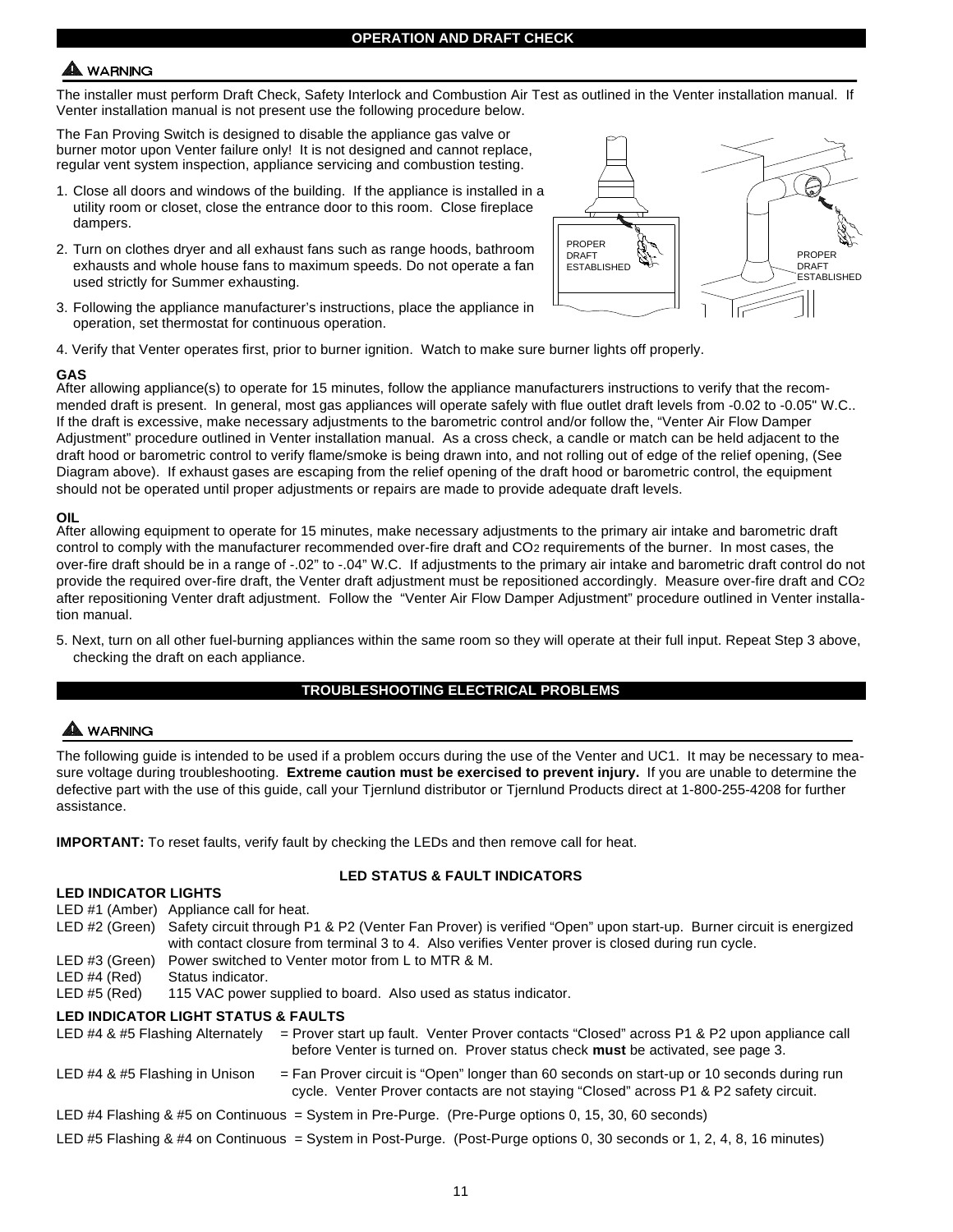#### **SYMPTOM 1: VENTER OPERATES CONTINUOUSLY**

Verify that Venter is not in post-purge mode which could last up to 16 minutes. A factory post-purge has been set for 2 minutes. LED #4 (Red) will be on continuously and LED #5 will be flashing during post-purge. A Venter pre-purge could also be set for up to 1 minute. LED #4 (Red) will be flashing and LED #5 will be on continuously during a Venter pre-purge. See "Pre / Post-Purge Settings" on page 3.

Verify that LED #1 (Amber) is not lit.

Yes, LED #1 (Amber) is lit: Check interlock wiring. UC1 control is receiving constant call for heat signal.

LED #1 (Amber) is not lit: Replace UC1 circuit board part number 950-8801.

#### **SYMPTOM 2: VENTER MOTOR DOES NOT OPERATE**

Verify that UC1 control has power, LED #5 (Red) should be lit. Verify that LED# 4 (Red) or LED# 5 (Red) are not flashing in Unison or Alternately. See "LED Status & Fault Indicators", above.

No: Check circuit breaker, disconnect switches and wiring. Confirm that motor leads are connected to N & MTR terminals.

Yes, LED #5 (Red) is lit: Verify that the interlocked burner is calling for heat, LED #1 (Amber) should be lit.

No, LED #1 (Amber) is not lit: Verify interlock wiring and that thermostat/aquastat is adjusted to call for heat. Verify that the RED voltage selection jumper is installed so that it matches the voltage of the interlocked burner.

Yes, LED #1 (Amber) is lit: Verify Prover safety circuit fault does not exist. See, "LED Status & Fault Indicators", above. If faults exist check Prover P1 & P2 safety circuit.

If no faults exist, check for 115 VAC across terminals N and MTR.

Voltage present: Confirm Black and White leads from UC1 whip are securely fastened to motor leads in Venter. If so, replace Venter motor.

No voltage present: Replace UC1 circuit board part number 950-8801.

#### **SYMPTOM 3: UC1 OPERATES, BUT BURNER DOES NOT**

NOTE: Prover status check **must** be activated when side wall venting, see page 3. For any newly established call for heat the UC1 will run for 60 seconds to try to close the fan prover circuit (P1 to P2). If circuit can not be made after 60 seconds LED's 4 & 5 (Red) will flash in unison, indicating a prover check circuit fault on UC1 start up. The UC1 will shut down and LED's 4 & 5 (Red) will flash in unison, indicating a prover check circuit fault on UC1 start up. NOTE: If primary control of oil burner locks out during the 1 minute period the UC1 safety circuit and LED's 4 & 5 will be reset. If the fan prover makes on start up, but breaks for more than 10 seconds during the burner cycle, LED's 4 & 5 (Red) will flash in unison indicating a prover circuit fault. The UC1 will continue to run for 10 minutes to try to make the prover circuit as long as a call for heat exists. After 10 minutes the UC1 will shut down and LED's 4 & 5 (Red) will flash in unison indicating a prover circuit fault. Remove the call for heat and then reestablish to reset the UC1 prover safety circuit (P1 to P2) & LED's.

Verify that LED #2 (Green) is lit.

Yes, LED #2 (Green) is lit: Verify that "call jumper" is connected from J1 to J2 on UC1 circuit board. With call for heat established, verify that wiring is correct by measuring voltage between terminals 1 & 2 and 2 & 4 of UC1 terminal strip. Voltage should be the same in both cases, if not rewire per appropriate diagram. NOTE: If using the "Dry Contact" interlock method, make sure that the RED voltage selection jumper is installed on the dry contact tabs.

No, LED #2 (Green) is not lit: Remove call for heat and reestablish a call for heat to reset control. Within 1 minute of call for heat, carefully jump a wire between P1 & P2 on UC1 control. LED #2 (Green) should light.

No, LED #2 (Green) does not light: Replace UC1 circuit board, part number 950-8801.

Yes, LED #2 (Green) lights up: Remove supply power to UC1. Remove Jumper from P1 & P2. The fan proving switch is not closing or wiring connections are incorrect/broken. Disrupt call for heat. Remove leads from Fan Prover and initiate a call for heat. With Venter running, verify that Venter performance is sufficient to close Fan Prover contacts by checking for continuity across switch.

No, continuity is not present: Visually inspect system for blockages. Confirm that maximum Venter BTU/hr. input and vent pipe lengths are not exceeded or elbows are not installed directly on Venter discharge. If okay, replace fan prover.

Yes, continuity present: Recheck wiring.

#### **HOW TO OBTAIN SERVICE ASSISTANCE**

- 1. If you have any questions about your Universal Control or if it requires adjustment or repair, we suggest that you contact your installer, contractor or service agency.
- 2. If you require technical information contact Tjernlund Products, Inc. at 1-800-255-4208.

When contacting Tjernlund Products, Inc., please have the following information available:

- 1. Model of the Venter that UC1 is interlocked with as shown on the label attached to Venter.
- 2 Name and address of installer and any service agency who performed work on Venter.
- 3. Date of original installation and dates any service work was performed.
- 4. Details of the problem as you can best describe them.